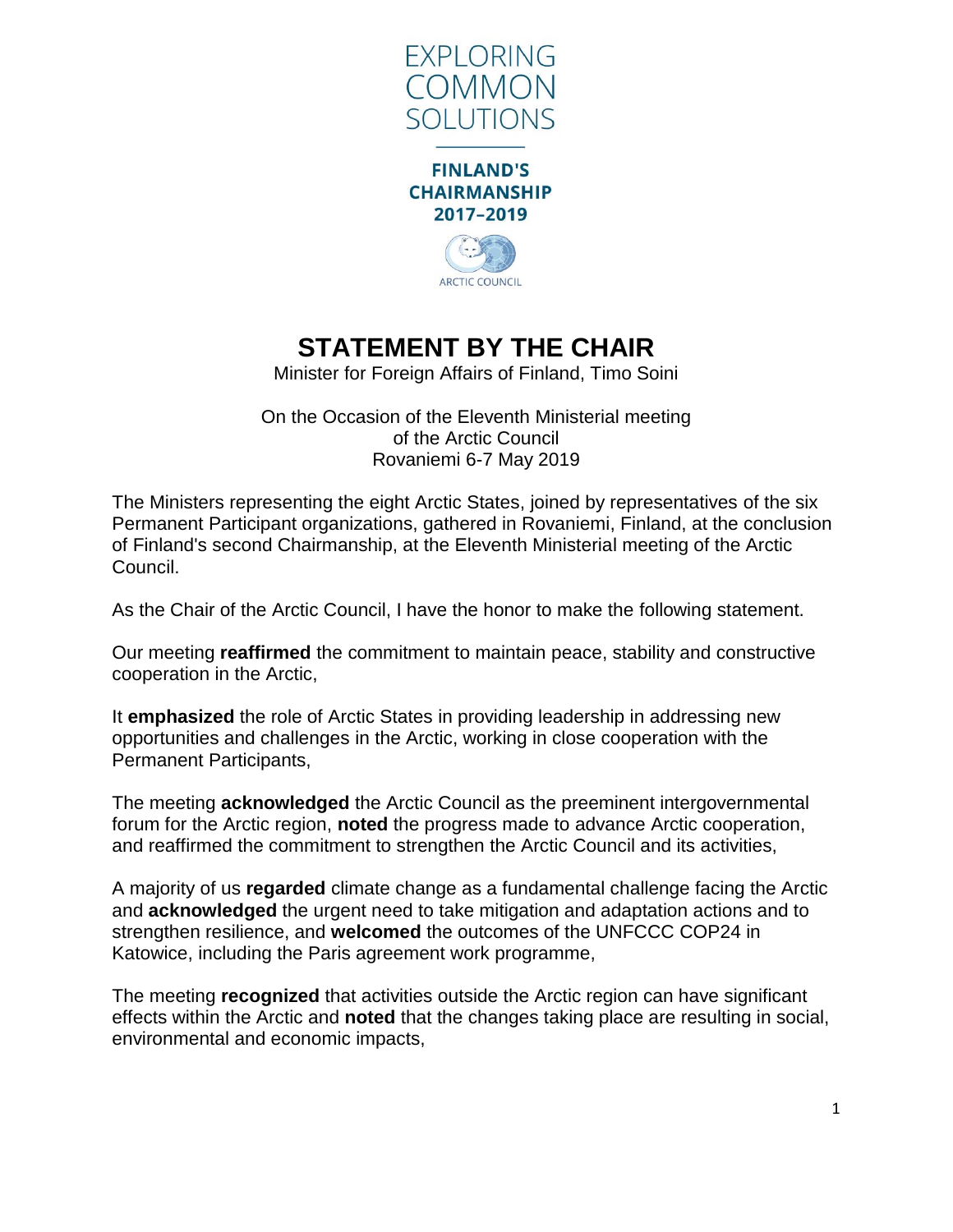

The meeting **recognized** the value for the Arctic region of national efforts and cooperation inspired by the United Nations Agenda 2030 for Sustainable Development,

It **recognized** the diversity of the societies, cultures and economies in the Arctic, and **reaffirmed** the commitment to the well-being of the inhabitants of the Arctic, to sustainable development and to the protection of the Arctic environment,

The meeting **recognized** the rights of Arctic indigenous peoples and the unique role of the Permanent Participants within the Arctic Council, as well as the commitment to consult and cooperate in good faith with Arctic indigenous peoples and to support their meaningful engagement in Arctic Council activities,

It **emphasized** the important role of scientific research, together with traditional knowledge and local knowledge, in Arctic decision-making and in the work of the Arctic Council,

The meeting **acknowledged** the contributions of local authorities and regional forums of cooperation, and **took note** of the interests of all Arctic residents and communities in the work of the Arctic Council,

The meeting **welcomed** the entry into force of the Agreement on Enhancing International Arctic Scientific Cooperation, the third legally binding agreement negotiated under the auspices of the Arctic Council, and **encouraged** its implementation to strengthen effectiveness and efficiency in the development of scientific knowledge about the region,

#### **ENVIRONMENT AND CLIMATE**

The meeting **welcomed** the Arctic Environment Ministers' meeting held in 2018,

Our meeting **emphasized** the need for national efforts and cooperation on pollution prevention, emission reductions and conservation of biodiversity, while a majority of us particularly **emphasized** the need to reduce greenhouse gas and black carbon emissions and to enhance work on climate change adaptation,

The meeting **reiterated** the importance of developing comprehensive monitoring and observation networks in the Arctic,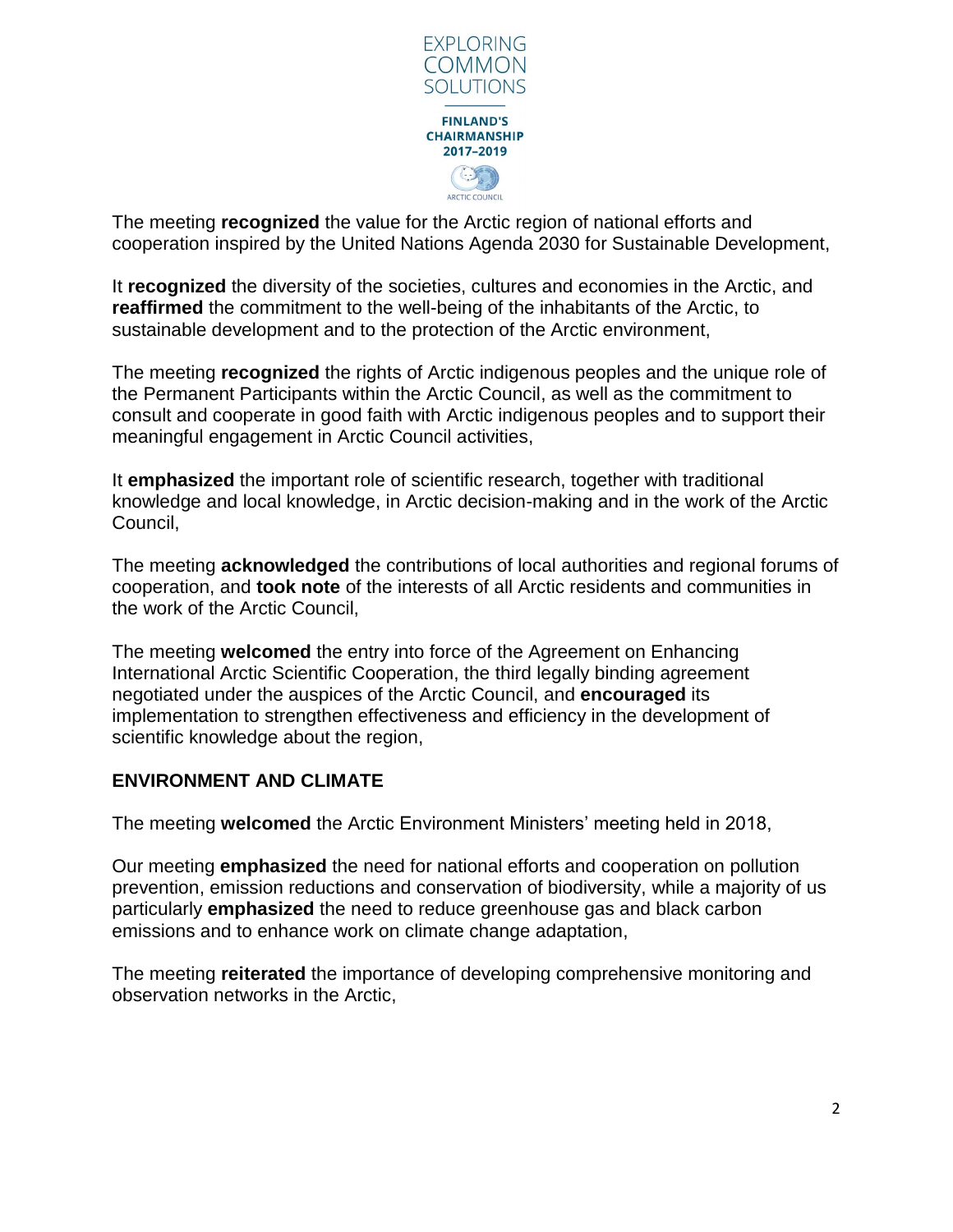

A majority of us **noted with concern** the IPCC Special Report on Global Warming of 1.5 ⁰C and its findings, and **emphasized** the importance of mitigation and adaptation actions to limit the impacts of climate change on Arctic communities as well as on Arctic cryosphere and ecosystems,

The meeting **welcomed** the Arctic Climate Change Update 2019 report, and a majority of us **underlined** that changes in Arctic ecosystems have serious consequences for people who rely on and benefit from them, and **called on** the Arctic Council to continue monitoring and assessing changes taking place in the Arctic, in collaboration with relevant international organizations,

The meeting **noted with appreciation** the convening of the 2nd Arctic Science Ministerial in 2018 and **noted** the joint statement of the Ministers adopted on that occasion,

Our meeting **welcomed** the outcomes of the Arctic Resilience Forum and **noted** the work carried out within the Arctic Resilience Action Framework to increase the capacity of Arctic States and Arctic communities to respond to risks and changes in ways that support positive socio-economic development and healthy, functioning ecosystems and ecosystem services,

The meeting **encouraged** further work to support Arctic communities in adapting to climate change impacts, such as those caused by permafrost thaw, and in responding to weather extremes and emergencies, including the increased risk of wildfires and other weather-related natural disasters,

It **noted** the value of international and national meteorological, cryospheric and oceanographic expertise to the work of the Arctic Council, and **encouraged** intensified meteorological cooperation to improve and support informed decision-making,

The meeting **welcomed** the efforts made by Sustaining Arctic Observation Network in enhancing a well-integrated Arctic observing system and promoting free and open access to Arctic observational data, and the progress achieved through the Arctic Spatial Data Infrastructure, and **looked forward** to continued efforts to coordinate the management and sharing of data,

The meeting **approved** the report of the Expert Group on Black Carbon and Methane as a toolbox for future actions to curb emissions, **noted** with satisfaction that reported emissions of black carbon as well as methane are decreasing, **acknowledged** the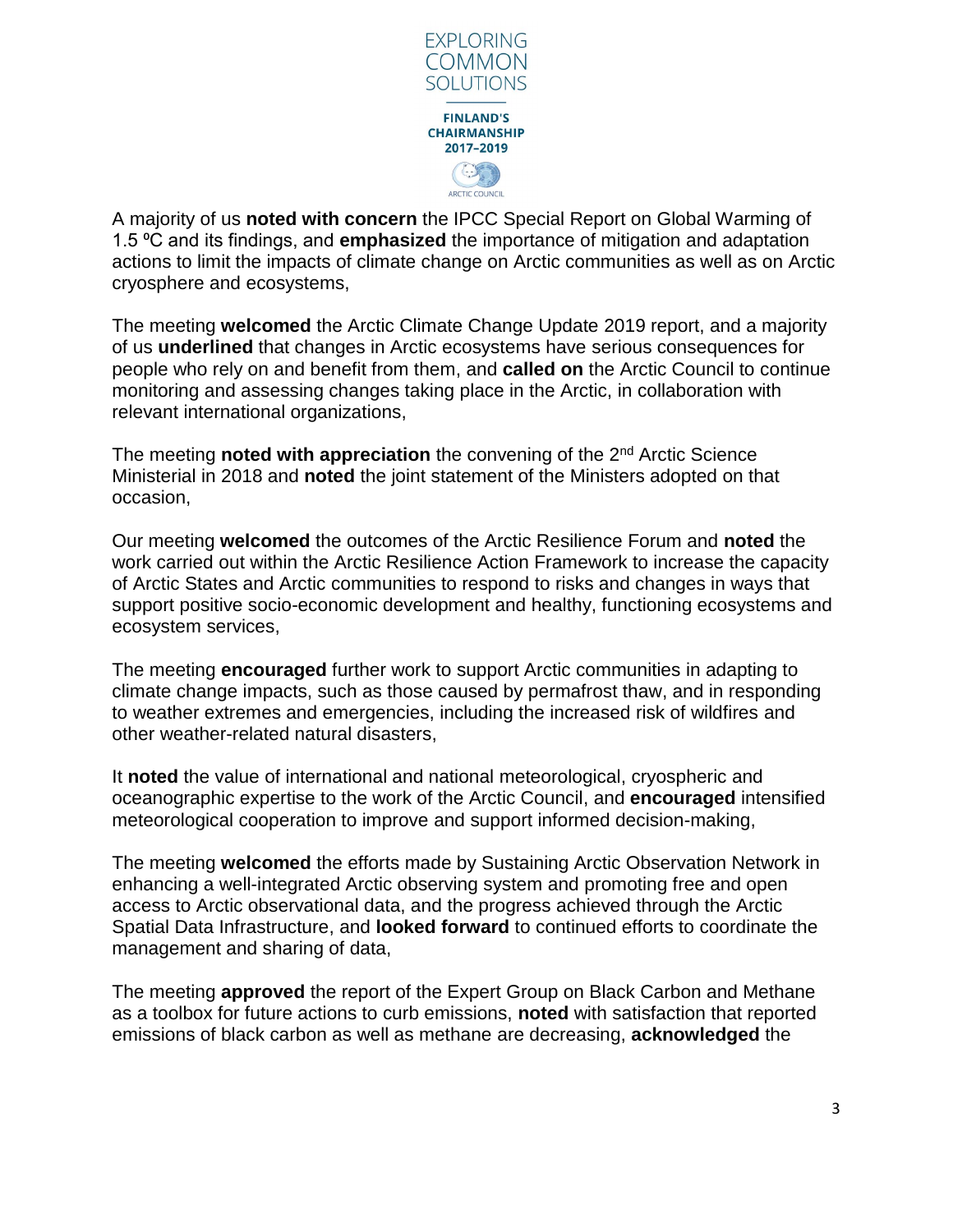

active participation of many Observers in the work, and **encouraged** non-Arctic States to consider enhancing their domestic actions,

**Support** was **expressed** for the continuation of the work of the Expert Group on Black Carbon and Methane to share best practices, identify and propose recommendations and review progress of reducing emissions of black carbon and methane, which improves air quality and health and limits Arctic warming,

**Support** was likewise **expressed** to enhanced national efforts and international cooperation to reduce black carbon and methane emissions, and the importance of concrete cooperative demonstration projects to reduce black carbon emissions in the Arctic was **underlined**,

The meeting **noted with appreciation** the scientific work under the Arctic Council on short-lived climate pollutants including socio-economic impacts associated with emission reductions,

It welcomed the results of the 2<sup>nd</sup> Arctic Biodiversity Congress held in 2018, **commended** efforts to mainstream biodiversity into Arctic development and Arctic Council decision-making where relevant, **called** for strengthened cooperation for conserving Arctic biodiversity, and a majority of us **stressed** climate change as a major threat to biodiversity,

The meeting **approved** the Circumpolar Biodiversity Monitoring Program's State of the Arctic Freshwater Biodiversity report, and efforts to address biodiversity monitoring for other Arctic ecosystems were **encouraged**,

The meeting **welcomed** the progress in implementing the Arctic Migratory Birds Initiative, and **looked forward** to further collaboration with Observers to secure the long-term sustainability of declining Arctic-breeding migratory bird populations,

It **approved** the Resilience and Management of Arctic Wetlands phase 1 report and **encouraged** further work in conservation and restoration of wetlands and supporting the ecosystem services they provide, and a majority of us **highlighted** that wetlands in the Arctic are critically important as a habitat and a carbon storage and sink and contribute to climate resilience,

The meeting **recognized** the need for actions to address the adverse impacts of invasive alien species, and **encouraged** the implementation of the Arctic Invasive Alien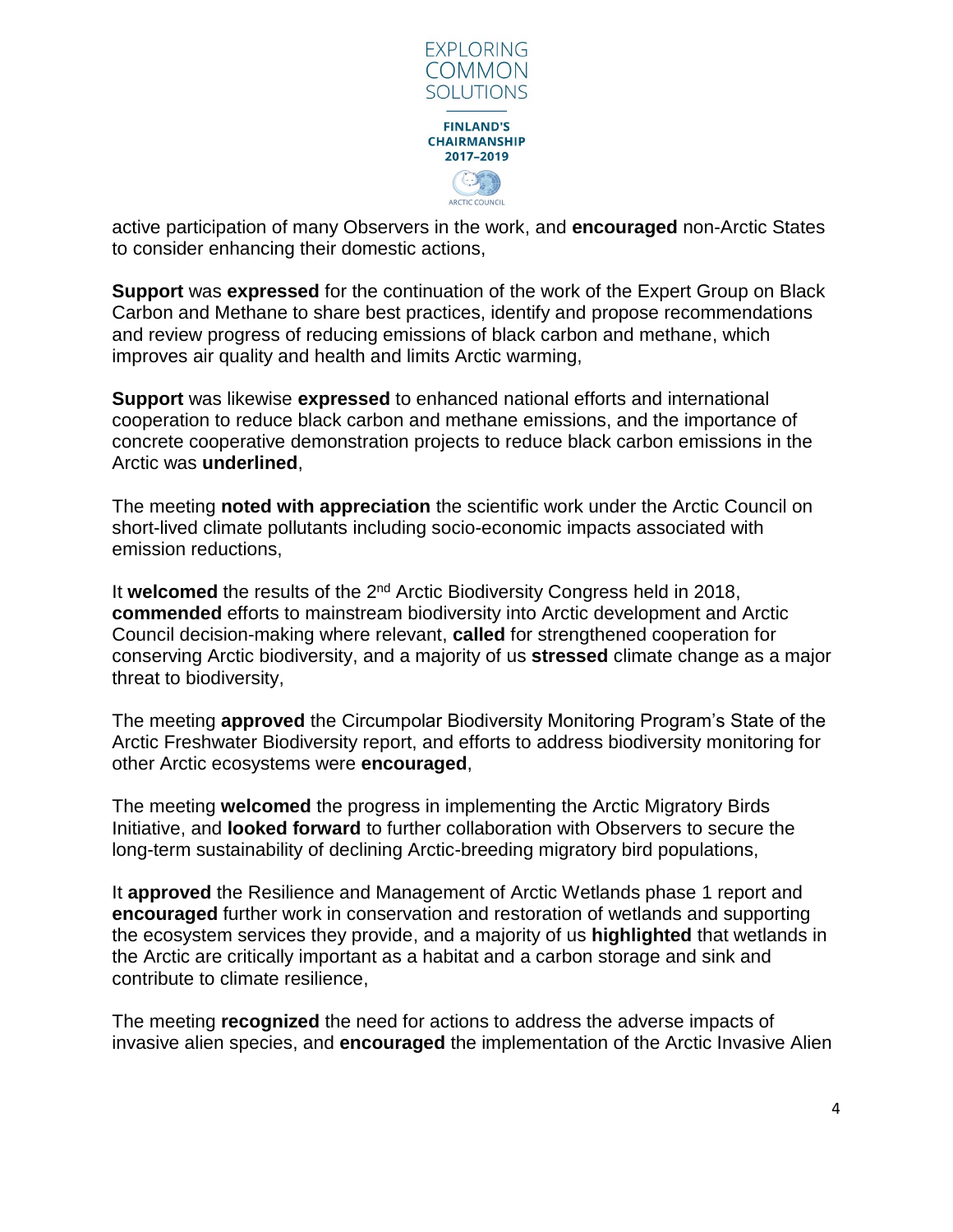

Species Strategy and Action Plan including its recommendation to develop early detection/rapid response initiatives,

The meeting **approved** the assessment on Biological Effects of Contaminants on Arctic Wildlife and Fish highlighting the risk of pollutants and chemicals of emerging concern to Arctic species, particularly those at the top of the food chain, and food security,

It **recognized** the particular vulnerability of Arctic ecosystems and communities to mercury pollution and persistent organic pollutants, **looked forward** to an updated assessment on mercury in the Arctic, pilot projects and sharing of best practices, and a majority of us **highlighted** the importance of contributing to further efforts through the Minamata Convention and the Stockholm Convention,

The meeting **supported** the implementation of the Project Support Instrument (PSI) projects promoting best available technologies and practices aimed at environmental protection,

### **THE SEAS**

The meeting **recognized** the importance of healthy and resilient marine ecosystems for Arctic communities and livelihoods of people in the Arctic, and **emphasized** the need to ensure sustainable use and conservation of Arctic marine resources, while it was **acknowledged** that Arctic marine ecosystems are under increasing pressure from multiple stressors including ocean warming and acidification, long-range pollution, invasive species and increased human activities,

The meeting **welcomed** the important work being done in accordance with Arctic Marine Strategic Plan for conservation and sustainable use of resources in the Arctic marine environment, and a majority of us **stressed** the need for adaptation to climate change,

The meeting **welcomed** the signing and **looked forward** to entry into force of the Agreement to Prevent Unregulated High Seas Fisheries in the Central Arctic Ocean, which provides for possible future fisheries regulation and strengthens future marine science cooperation in the area, acknowledging the need to apply the precautionary approach to ensure conservation and sustainable use of fish stocks in Arctic waters,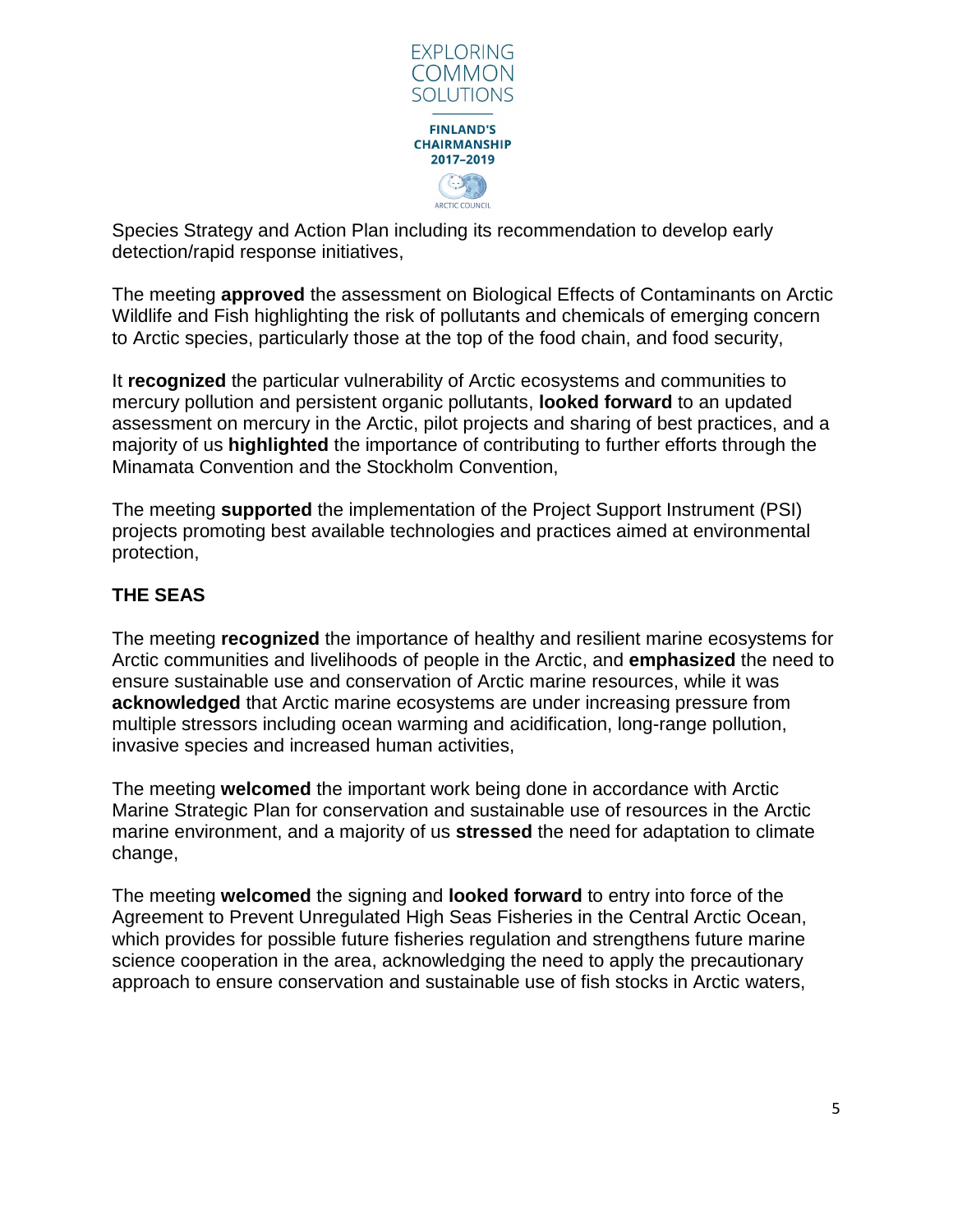

The meeting **noted** the importance of conservation and sustainable use of marine bioresources for Arctic communities, and **encouraged** studies and sharing of best practices on the blue bioeconomy in the Arctic,

The meeting **welcomed** the Guidelines for Implementing an Ecosystem Approach to Management of Arctic Marine Ecosystems, and **looked forward** to the 2nd International Conference on Implementation of the Ecosystem Approach to Management in the Arctic,

Further cooperation on an ecologically connected, representative and effectively managed network of Marine Protected Areas was **encouraged**, drawing upon relevant area-based conservation measures applied by Arctic states in areas under their jurisdiction in accordance with their respective national policies and legislation,

Our meeting **adopted** the report of the Task Force on Arctic Marine Cooperation II and its recommendations on complementary enhancements to existing Arctic Council institutions, **noted** that further work is required to meet all needs identified by the Task Force, and **decided** to establish a SAO based mechanism to coordinate marine issues in the Arctic Council,

It **welcomed** the report on Meaningful Engagement of Indigenous Peoples and Local Communities in Marine Activities, and **noted** its findings and the publicly available information database for good practices,

The meeting **welcomed** the Arctic Ocean Acidification report and **noted** the vulnerability of Arctic marine ecosystems to the impacts of ocean acidification, the role of increasing carbon dioxide levels in the process of ocean acidification was **recognized**, and the need for enhanced research and monitoring of ocean acidification processes and their subsequent environmental and socio-economic impacts, including on Arctic communities and peoples, was **underlined**,

Our meeting **noted with concern** that marine litter, including plastic and microplastics, represents a serious environmental problem on a global scale, including in the Arctic, **welcomed** the Desktop Study on Marine Litter, and **supported** the development of an Arctic regional action plan for reducing marine litter,

The meeting **welcomed** the progress made to promote safe and sustainable Arctic marine shipping, consistent with the Arctic Marine Shipping Assessment Recommendations, **noted** with satisfaction the launch of the Arctic Ship Traffic Database, and **welcomed** the Underwater Noise in the Arctic-State of Knowledge report,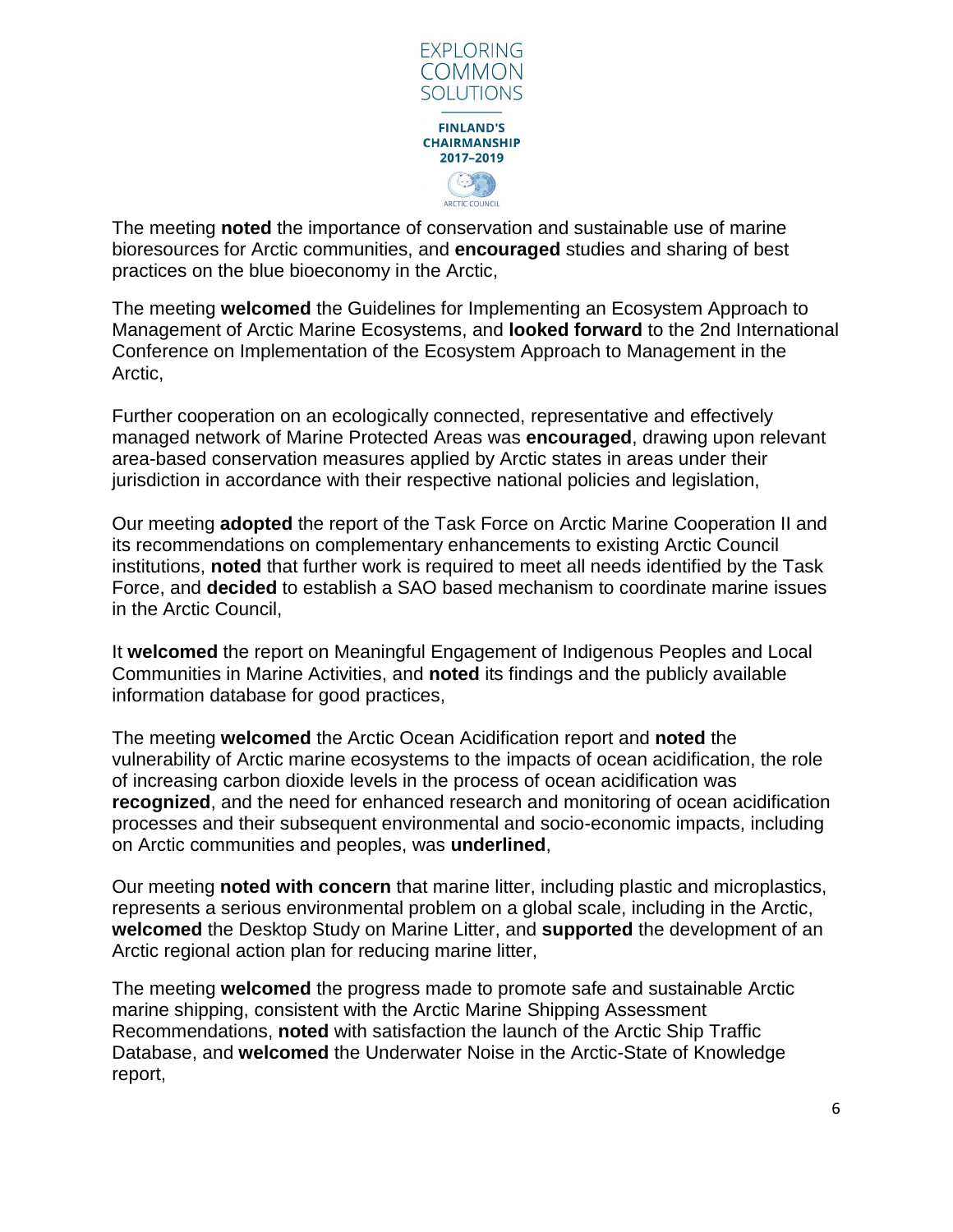

The joint submission by all Arctic states to the International Maritime Organization on a proposal for regional arrangement for Arctic port waste reception facilities was **welcomed**, the operationalization of the Arctic Shipping Best Practice Information Forum was **noted with satisfaction**, and further efforts for harmonized implementation of the Polar Code were **encouraged**,

The work to address the risks associated with the use and carriage of heavy fuel oil as fuel by ships in the Arctic, including within the IMO, was **acknowledged**, as well as the need to continue to provide relevant expertise and information, including on alternative fuels, to those involved in Arctic shipping matters,

The meeting **noted with satisfaction** the progress in the implementation of the Agreement on Cooperation on Marine Oil Pollution Preparedness and Response in the Arctic (MOSPA) and **welcomed** the MOSPA 2018 After Action Report, the Exercise Planning Guidance, and the status report on the Framework Plan for Cooperation on Prevention of Oil Pollution from Petroleum and Maritime Activities in the Marine Areas of the Arctic,

The meeting **welcomed** the important work to engage the small communities in the Arctic in preparedness and response related to environmental and other emergencies, and **encouraged** its continuation to meet future challenges,

Our meeting **commended** the exercises that have advanced the implementation of the MOSPA and Search and Rescue (SAR) agreements and **encouraged** the continuation of exercise activities aiming at deepening practical cooperation with the Arctic Coast Guard Forum,

## **THE PEOPLE**

The meeting **reaffirmed** the role of the Arctic Council in promoting sustainable social and cultural, economic and environmental development in the Arctic, and in harnessing the economic potential of the region for the benefit of Arctic inhabitants and communities, and **looked forward** to the opportunities provided by wider application of innovative, resource efficient circular economy in the Arctic,

It **recognized** the interconnected nature of human, environmental and wildlife health, **noted** the progress of and **encouraged** further work on the One Health initiative,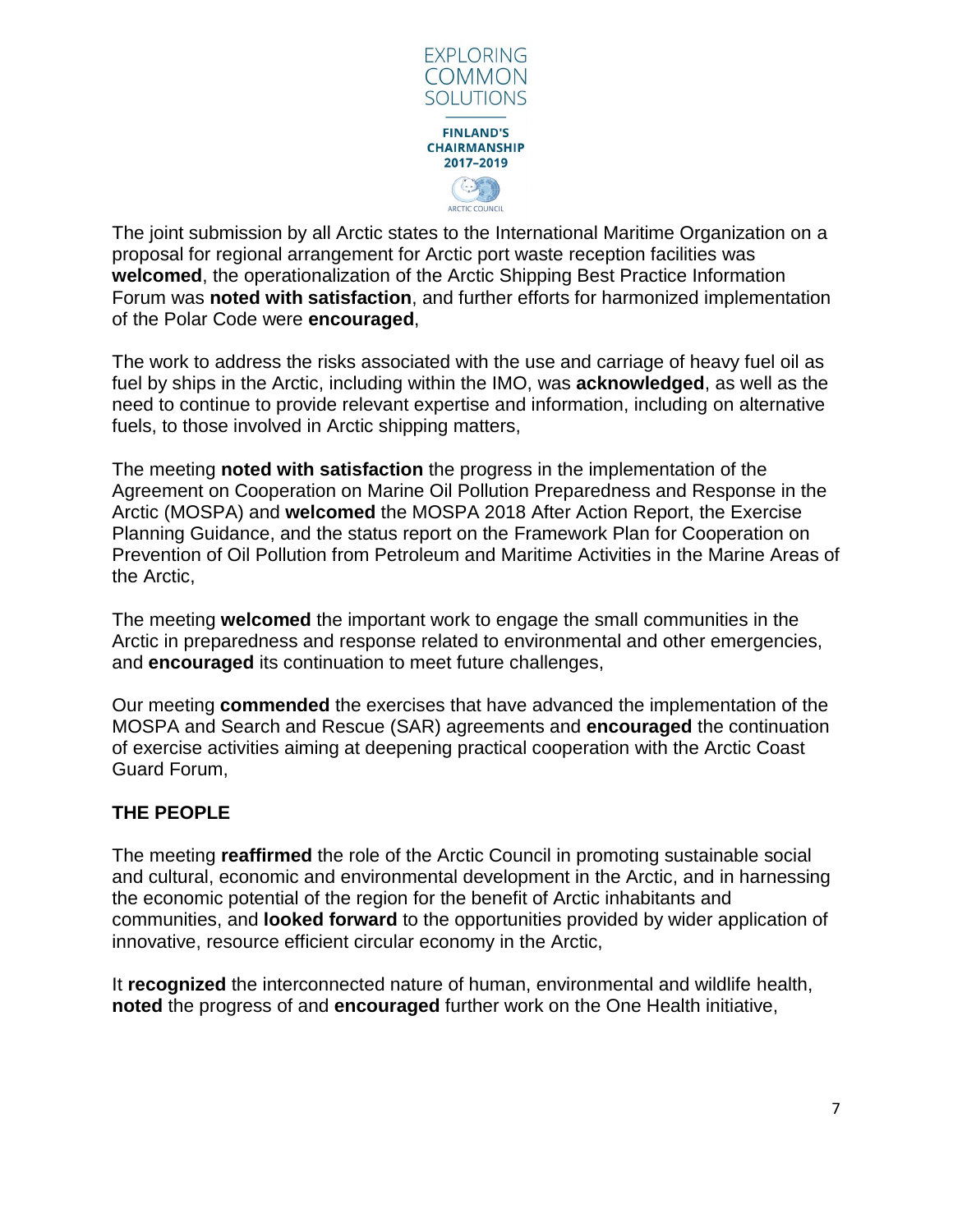

The meeting **noted with concern** that suicide rates continue to be at crisis levels in many Arctic communities, **welcomed** the Circumpolar Resilience, Engagement and Action through Story report and digital stories by youth, and **agreed** on the need to continue to prioritize the advancement of mental wellness and suicide prevention in the work of the Arctic Council,

It **welcomed** the report on the Arctic as a Food Producing Region and the success of the EALLU project in empowering youth in the promotion of Arctic indigenous food culture and **looked forward** to continued promotion of innovative approaches on Arctic food production and regional economic development,

The meeting **welcomed** the report on Best Waste Management Practices for Small and Remote Arctic Communities, and **encouraged** continued efforts to equip Arctic communities with the tools needed to reduce the environmental and human health impacts from waste,

The meeting **welcomed** the Good Practices for Environmental Impact Assessment and Meaningful Engagement in the Arctic report, while dissemination, and practical application of the good practice recommendations of the report in large-scale development projects in the Arctic was **encouraged**,

The meeting **welcomed** the Arctic Sustainable Energy Futures Toolkit and the Arctic Remote Energy Networks Academy achievements report, **noted** the outcomes of the Arctic Energy Summit and **looked forward** to further work on innovative energy solutions, renewable energy and related capacity building in the Arctic,

It **noted** the considerable growth in Arctic tourism and the economic opportunities for Arctic communities, and **encouraged** enhanced cooperation in developing and sharing best practices to ensure sustainable Arctic tourism,

Our meeting **adopted** the report of the Task Force on Improved Connectivity in the Arctic, **acknowledged** the importance of affordable, quality connectivity in order for Arctic inhabitants to participate in today's digital economy and to benefit from digital services, **welcomed** further cooperation with the Arctic Economic Council to enhance connectivity, and **recognized** public-private partnerships as an important tool for investments in new infrastructure to improve regional coverage,

The meeting **welcomed** the strengthened cooperation with the University of the Arctic, in particular in the area of improving educational opportunities for Arctic inhabitants, **noted with appreciation** the role of teachers and educators in fostering sustainable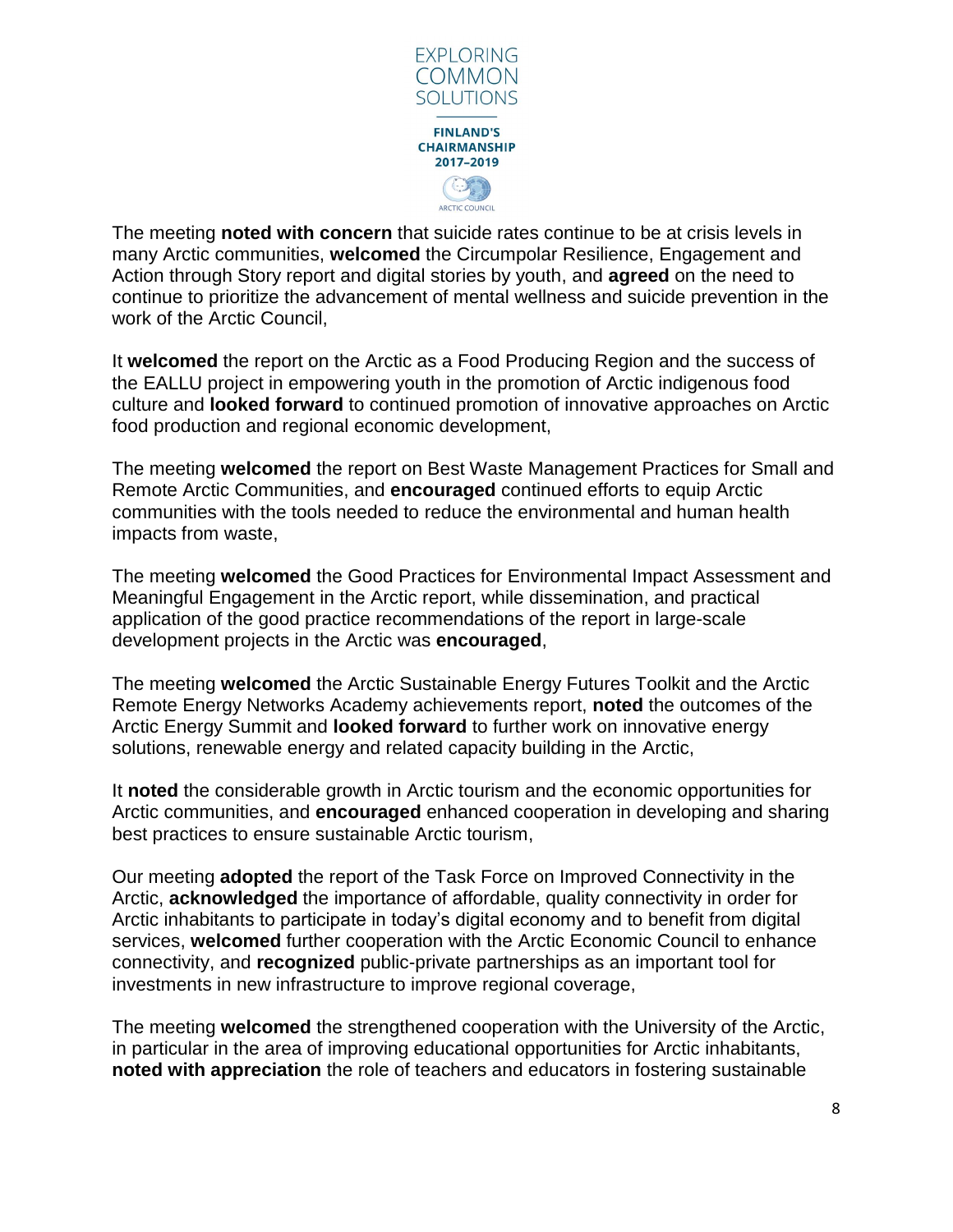

development in the Arctic and for providing positive future perspectives for its inhabitants,

It **welcomed** the conclusions of the Teacher Education for Diversity and Equality in the Arctic project, including the call to promote indigenous languages in education, as well as national and regional measures taken in relation to the International Year of Indigenous Languages declared by the United Nations General Assembly in 2019,

The meeting **noted** the value of engaging youth and students in activities related to the Arctic Council,

It **welcomed** gender equality perspectives in the work of the Arctic Council and **encouraged** their mainstreaming,

#### **STRENGTHENING THE ARCTIC COUNCIL**

The meeting **welcomed** the ongoing strategic work, **instructed** the Senior Arctic Officials to continue strategic planning, in order to provide guidance and improve the efficiency and effectiveness of the Arctic Council, and **further instructed** the SAOs to review the roles of the Ministerial meetings, the Senior Arctic Officials and the Permanent Participants, and to report to Ministers in 2021,

It **recognized** the important role carried out by the Arctic Council Secretariat, the Indigenous Peoples' Secretariat and the Secretariats of the Arctic Council Working Groups, **noted** the upcoming review of the Arctic Council Secretariat and **instructed** the Senior Arctic Officials to carry out the necessary changes that may result from the review,

Our meeting **recognized** the efforts to enhance the communications and outreach activities of the Council and **welcomed** the update of the Arctic Council Communications Strategy, and **committed** the Arctic Council to increase efforts in this area towards greater awareness of its work and Arctic issues more broadly both to those in the Arctic and globally,

It **welcomed** continued efforts to make public information about Arctic Council work available worldwide and **noted** the ongoing work to enhance the accountability and transparency of the Arctic Council,